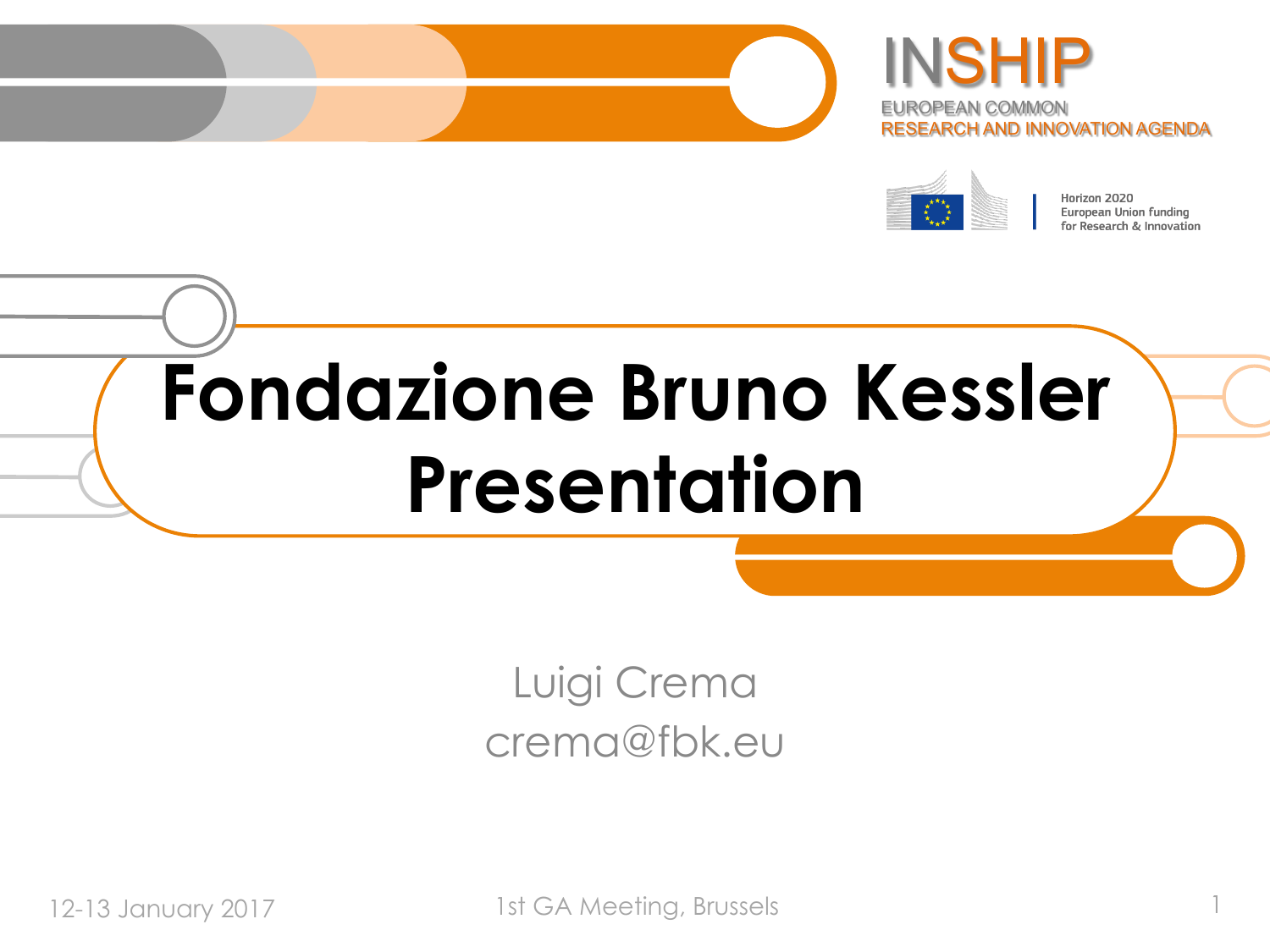| Institution                   | Fondazione Bruno Kessler,<br>Applied Research on Energy Systems |
|-------------------------------|-----------------------------------------------------------------|
| <b>Short name</b>             | FBK - ARES                                                      |
| <b>Name of representative</b> | Dr. Luigi Crema                                                 |
| <b>Contact details</b>        | crema@fbk.eu                                                    |
|                               | +39 335 6104991                                                 |

#### **Mission Statement:**

FBK - ARES believes that the efficient and effective implementation of innovative solar solutions to heat processes will contribute to balance our ecological footprint and grant our future.

FBK - ARES promotes R&D on new energy solutions and aims at transfer them to the market collaborating with partners at industrial and territorial levels.

We have grown expertise and competences on small scale and low – medium temperature solar systems, on technology design, engineering and validation, conducting projects at local, European and International levels.





**FBK**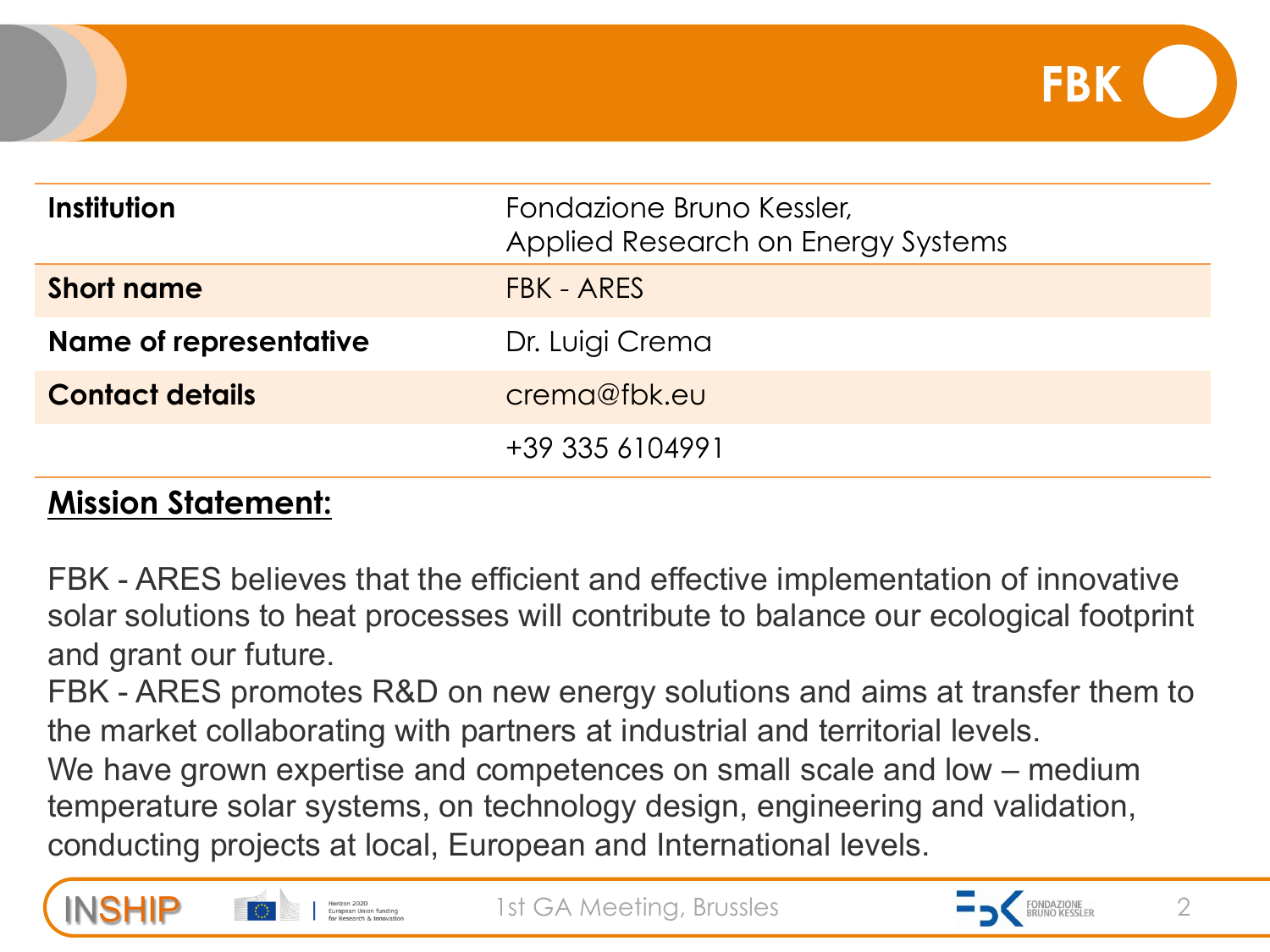## **FBK**

#### **SHIP Competences:**

INSHIP

- Design of components for low and medium temperature solar collectors
- Design of solar collectors and systems
- Dynamic modelling of solar plants
- Engineering of solar thermal components and systems
- Solar systems for process heat in rural areas
- Validation of solar components and systems





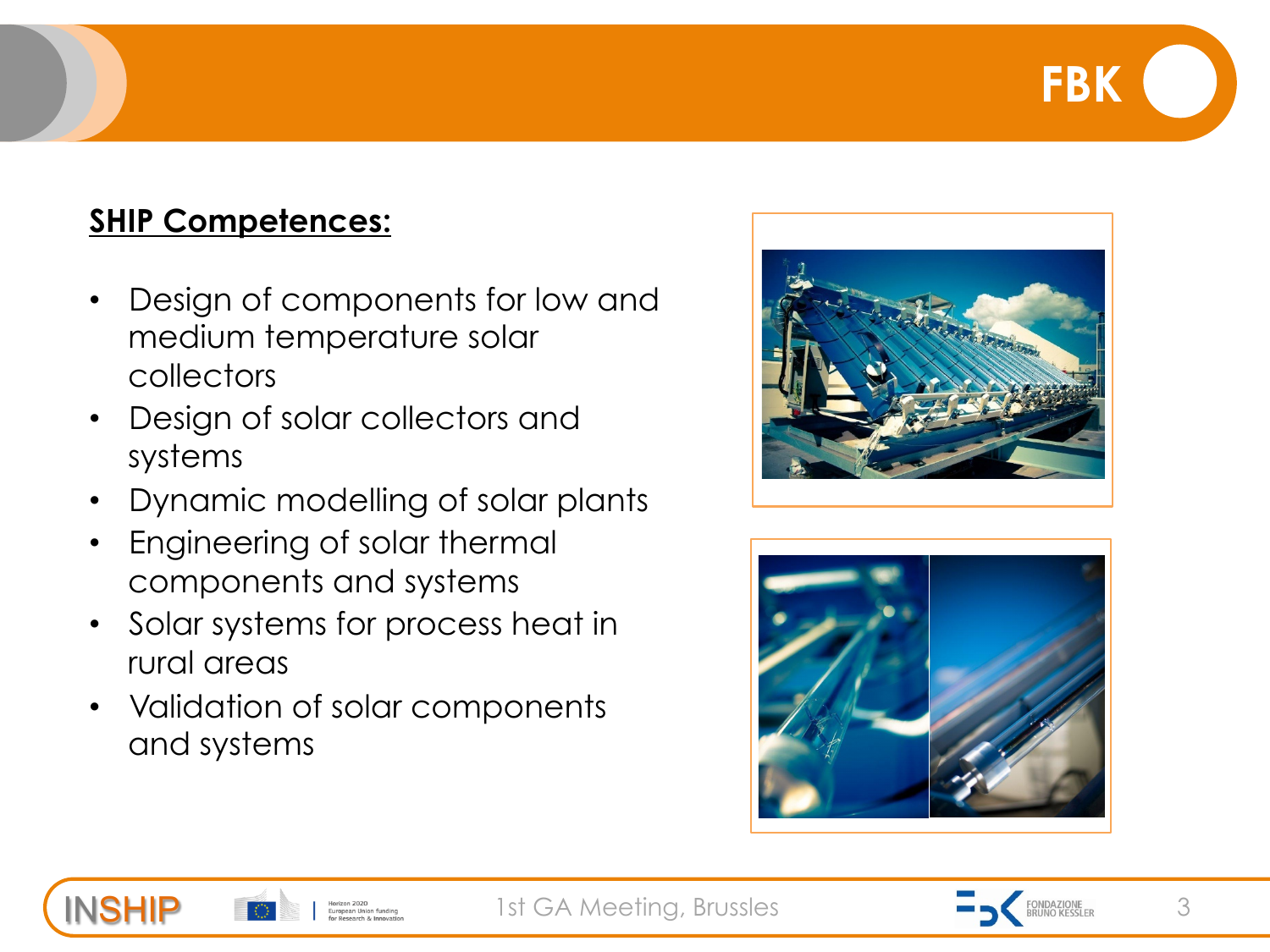





Horizon 2020

INSHIP

#### **SHIP Research Infrastructure:**

- Coating processes for solar absorbers (PVD, CVD, Plasma, ALD)
- Low temperature vacuum solar collectors with sorption cooling system
- Medium temperature solar platform, parabolic trough, up to 320°C
- Central receiver solar dish (9 m diameter) with cogeneration of electricity and heat